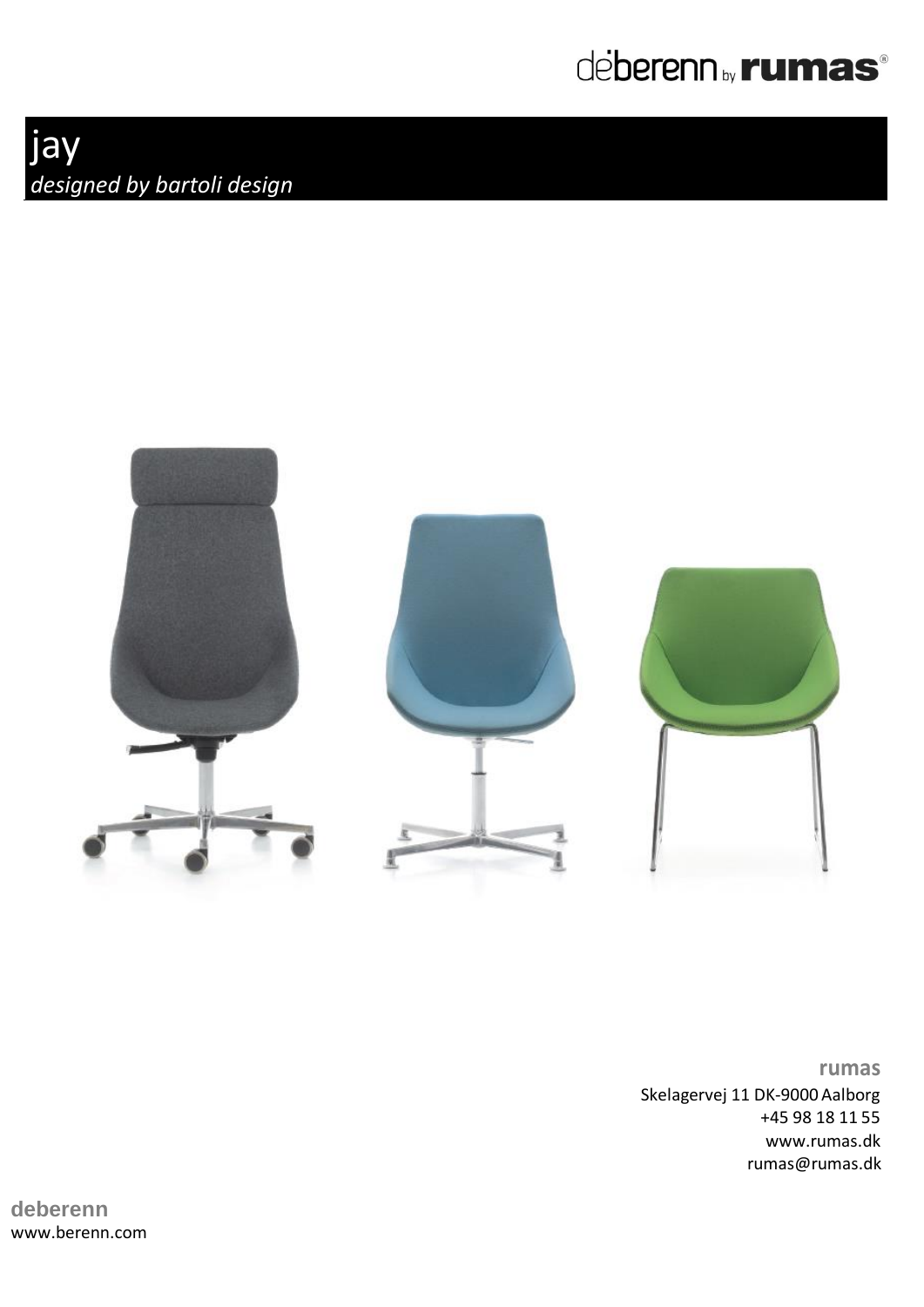The idea that brought Jay to life is to have only a few iconic shape – seat, back and headrest – to compose and create a family of contract chairs: friendly, comfortable and cosy as a nest, yet with personality. Jay is a system of an upholstered contract armchairs for offices, cafeterias, restaurants and conference areas, as well as executive and visitor chairs. Jay family contains 3 different heights. Jay 1 being the lowest back, Jay 2 higher back and Jay 3 with an additional headrest attachment.

• JAY chair's shell is made of Polyurethane molded foam which is a combination of Isocyanate and Polyol compounds.

• JAY Low Back is made using 13 mm and 16 mm dia. metal tubes; 5x20 mm and 3x20 mm metal sheet plate; molded into Polyurethane foam.

• JAY High Back is made using 13 mm and 16 mm dia. metal tubes; 5x20 mm and 3x20 mm metal sheet plate; molded into Polyurethane foam.

• JAY High Back With Headrest is made using 13 mm and 16 mm dia. metal tubes; 5x20 mm and 3x20 mm metal sheet plate; 10 mm dia. transmission metal; 15x15 mm profile metal and iron bar welded into frame then molded into Polyurethane foam

• For JAY Low Back 1310 grams, for JAY High Back 1590 grams and JAY High Back With Headrest 1820 grams of polyurethane is used. For JAY Low Back 830 grams, for JAY High Back 1000 grams and JAY High Back With Headrest 1170 grams of isocyanate is used.

• Mixture combusts and expands inside for 5 to 6 minutes. Next, we open our mold casing, producing soft but durable Polyurethane foam.

• Shape of the foam is adjusted and cleaned; then we wait 24 hours for it to harden.

• Synthetic fiber is wrapped around the seating to give chair a smooth surface.

• In creation of upholstery, CNC Fabric Cutter cuts a measured amount of fabric into specific dimensions. Fabric connections are then sewn, single and double stitched with zippers attached via needle machines. All sewing and lock stitching are made with extreme care.

• Fabric is then carefully and upholstered to our Polyurethane molded foam.

• Under the shell, holes are located to fix different bases. Base options for Jay Chair are listed below;

 $\circ$  Base 1 - WIRE FRAME BASE: made of bended 12 mm metal rod, which can be either chromedorpowdercoated.

o Base 2 - ECO 5 STAR CHROMED BASE : Chromed Eco 5 star base with a simple tilting mechanism

o Base 3 - 4 STAR ALUMINUM BASE: Aluminum die cast 4 star base is connected to the shellby a rotating tube.

o Base 4 - 5 STAR ALUMINUM BASE: Aluminum die cast 5 starbase on castors, with a 5 points locking tilt mechanism.

• Bases 1 can be either chromed, powder coated or upper part powder coated, base in chrome.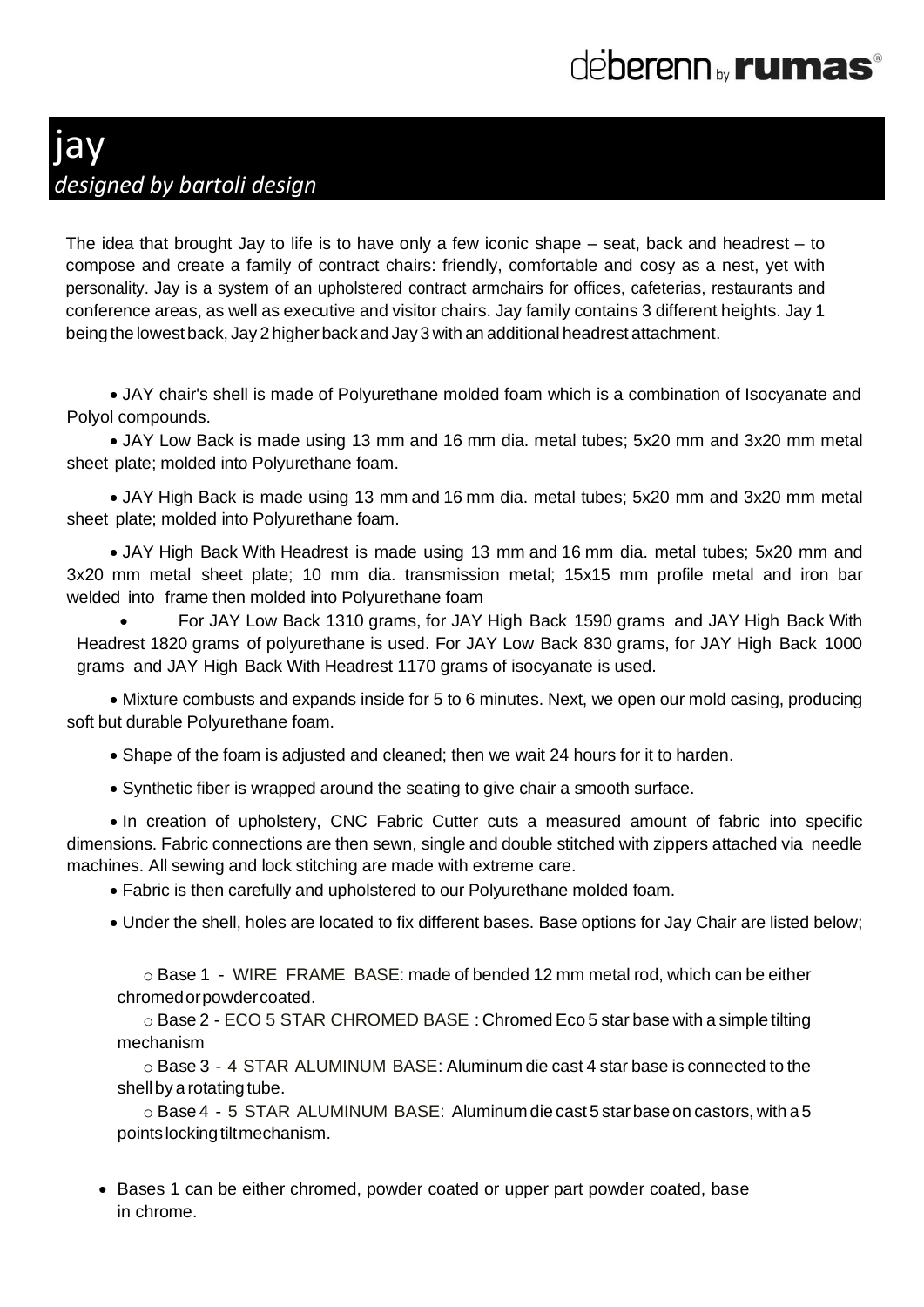

- Powder coating options are given;
	- o WHITE RAL 9016
	- o ROUGH WHITE RAL 9016
	- o BLACK RAL 9005
	- o ROUGH BLACK RAL 9005
	- o GREY RAL 9006
	- o RED RAL 30
	- o CHROME PP

Different codes and names for choices are given in the below table.

| Code           | <b>Description</b>                                                        | <b>METAL OPTIONS</b> |                     |              | D               | $\mathbf{L}$ | H   | Vol.           | Weig.             | <b>COM</b> | <b>COL</b>     |
|----------------|---------------------------------------------------------------------------|----------------------|---------------------|--------------|-----------------|--------------|-----|----------------|-------------------|------------|----------------|
|                |                                                                           | CHR.                 | <b>RAL</b><br>COLR. | ALU.         | $\mathbf{cm}$ s |              |     | m <sub>3</sub> | kg                | Imt        | m <sup>2</sup> |
| <b>JALBWIB</b> | JAY CHAIR *LOW BACK *WIRE FRAME BASE                                      | $\sqrt{}$            | $\checkmark$        |              | 64              | 58           | 85  | 0,316          | 13,60             | 1,35       | 2,65           |
| JALB5EC        | JAY CHAIR *LOW BACK *ECO 5 STAR<br><b>CHROMED BASE *TILT MECHANISM</b>    | $\checkmark$         |                     |              | 67              | 67           |     | 82/94 0,368    | 14,40             | 1,35       | 2,65           |
| JALB5AL        | JAY CHAIR *LOW BACK *5 STAR ALUMINUM<br><b>BASE *TILT MECHANISM</b>       |                      |                     | $\checkmark$ | 67              | 67           |     | 82/94 0,413    | 15,00             | 1,35       | 2,65           |
| JALB4RO        | JAY CHAIR *LOW BACK *4 STAR ALUMINUM<br><b>BASE ROTATING</b>              |                      |                     | $\checkmark$ | 62              | 58           | 82  |                | $0,331$ 14,25     | 1,35       | 2,65           |
| JALB4RH        | JAY CHAIR *LOW BACK *4 STAR ALUMINUM<br>BASE ROTATING * HEIGHT ADJUSTMENT |                      |                     | $\checkmark$ | 62              | 58           |     |                | 82/94 0,313 14,50 | 1,35       | 2,65           |
| <b>JAHBWIB</b> | JAY CHAIR *HIGH BACK *WIRE FRAME BASE                                     | $\checkmark$         | $\checkmark$        |              | 68              | 58           | 101 |                | $0,392$ 15,10     | 1,45       | 2,84           |